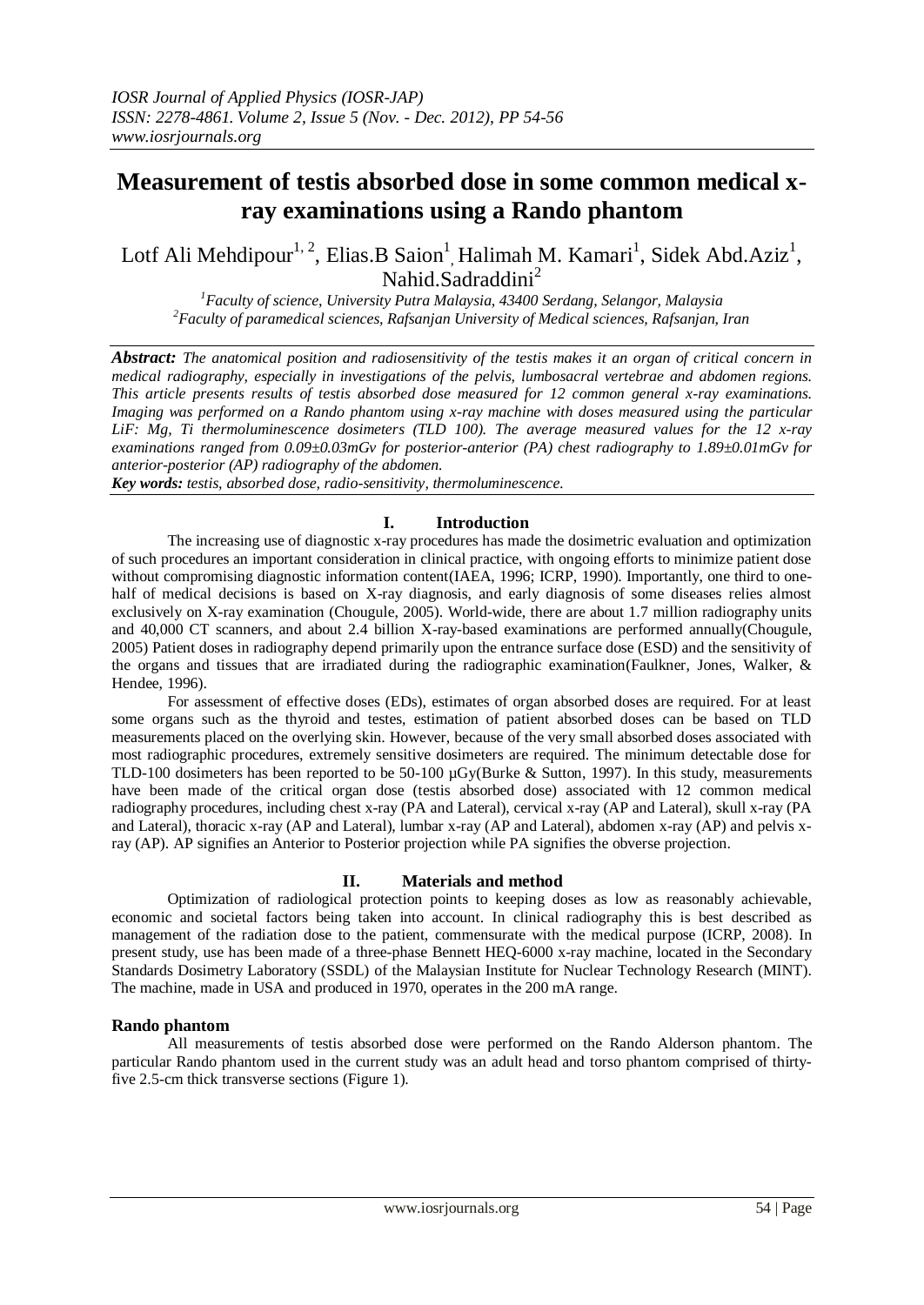

**Figure 1 The Rando man phantom used in present investigations Phantom dosimetry procedures**

Testis absorbed doses were measured with reference to the following parameters:

- Radiographic procedures and projections (PA, AP and Lateral)
- Source to image receptor distance (SID)
- Radiation technique factors [kilo Voltage Peak (kVp) and mili Ampere second(mAs)]

Other parameters affecting the radiation doses included the type and speed of the radiographic film used as the imaging receptor green sensitive film with speed 400 – Fuji medical x-ray film, Tokyo Japan, also the type of intensifying screens was Lanex regular,  $Gd_2O_2S$ : Ti, manufactured by Kodak with speed class 400, and The type of couch was carbon fiber type. Dose measurements were performed using LiF: Mg, Ti (TLD-100) thermoluminescent chips of dimension 0.85 mm thick and 3 mm diameter. For all of the 12 radiographic procedures, small radiolucent sachets, each containing two TLD chips, were taped onto the phantom surface, at the position of the testis. Recorded doses are the values of evaluated dose for all radiographic projections. The TLDs were calibrated in the SSDL, and were read out with a Harshaw 3500 TLD reader.

## **Exposure factors**

The radiographic technique factors used in this experiment, including mAs, kVp and SID are summarized in Table 1.

| Table 1 Radiation technique factors used in current study and testis absorbed dose values |  |
|-------------------------------------------------------------------------------------------|--|
|-------------------------------------------------------------------------------------------|--|

| Radiographic   | $kV_p$ | mAs | SD   | Testis absorbed dose (mSv) |  |  |
|----------------|--------|-----|------|----------------------------|--|--|
| Projection     |        |     | (cm) |                            |  |  |
| Check (PA)     | 80     | 6   | 180  | $0.09 \pm 0.03$            |  |  |
| Chest (Lat)    | 80     | 25  | 180  | $0.11 \pm 0.03$            |  |  |
| Skull (PA)     | 65     | 32  | 100  | $0.13 \pm 0.04$            |  |  |
| Skull (Lat)    | 57     | 24  | 100  | $0.15 \pm 0.05$            |  |  |
| Cervical (AP)  | 60     | 22  | 100  | $0.20 \pm 0.02$            |  |  |
| Cervical (Lat) | 57     | 22  | 100  | $0.17 \pm 0.02$            |  |  |
| Thoracic (AP)  | 65     | 38  | 100  | $0.18 \pm 0.02$            |  |  |
| Thoracic (Lat) | 80     | 28  | 100  | $0.20 + 0.04$              |  |  |
| Lumbar (AP)    | 53     | 60  | 100  | $1.37 \pm 0.03$            |  |  |
| Lumbar (Lat)   | 80     | 65  | 100  | $0.40 \pm 0.04$            |  |  |
| Abdomen (AP)   | 70     | 46  | 100  | $1.89 \pm 0.01$            |  |  |
| Pelvis (AP)    | 60     | 50  | 100  | $1.23 \pm 0.03$            |  |  |

## **III. Results**

It is first to be acknowledged that many dosimetric experiments have been carried out using Rando phantoms, measured for optimal clinical radiographs based on established evaluation criteria which have taken from Merril,s atlas of radiographic positions & radiologic procedures book (10th edition), and clark,s positioning radiography book( $12<sup>th</sup>$  edition). The qualities of radiographs were assessed by one medical physicist and one radiology technologist. The results obtained are shown in table 1 and evaluation criteria, which is controlled. The summarized results are shown in table 1 and figure 2.